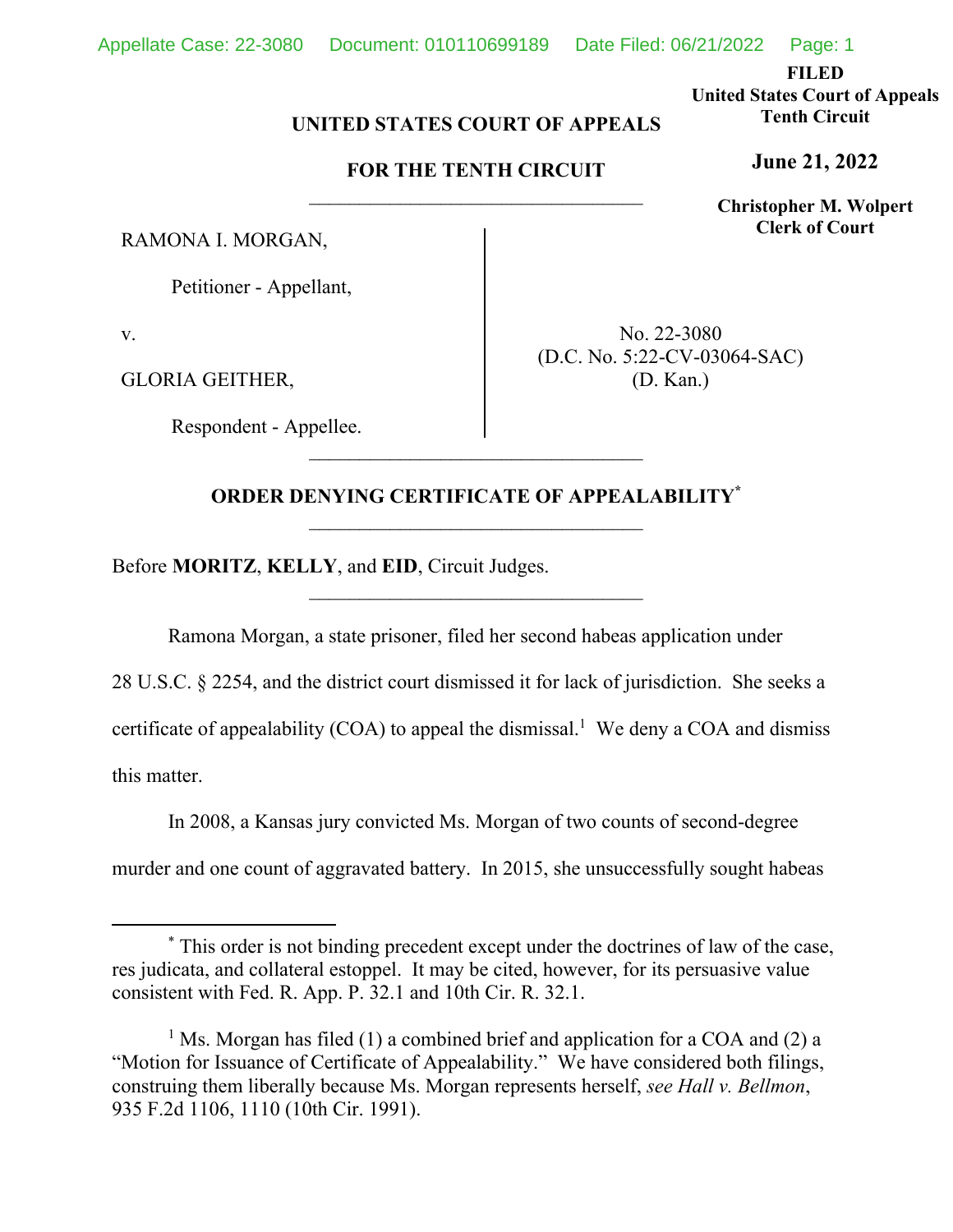relief under § 2254. She filed her second § 2254 application this year, raising two claims: the trial court should have ordered a mistrial, and her trial counsel should have introduced a recording of a 911 call.

A district court lacks jurisdiction over the merits of a second § 2254 application unless the appropriate court of appeals has authorized the prisoner to file it. *In re Cline*, 531 F.3d 1249, 1251 (10th Cir. 2008) (per curiam). Faced with Ms. Morgan's unauthorized second application, the district court had two options: dismiss the application or transfer it to this court. *See id.* at 1252. Transfer is appropriate when it furthers the interests of justice. *See id.*; 28 U.S.C. § 1631. The district court concluded that a transfer would not further the interests of justice and dismissed Ms. Morgan's application.

To appeal the dismissal, Ms. Morgan needs a COA. *See* 28 U.S.C.  $\S 2253(c)(1)(A)$ . We may grant a COA if she shows that jurists of reason would find it debatable whether her application "states a valid claim of the denial of a constitutional right, and that jurists of reason would find it debatable whether the district court was correct in its procedural ruling." *Slack v. McDaniel*, 529 U.S. 473, 478 (2000). We need not consider whether her application states a valid constitutional claim because the district court's procedural ruling is beyond debate.

Ms. Morgan does not dispute that she has filed a prior § 2254 application or that she lacked authorization to file her current one. But she appears to challenge the district court's discretionary decision to dismiss her application rather than transfer it to this court for authorization.

2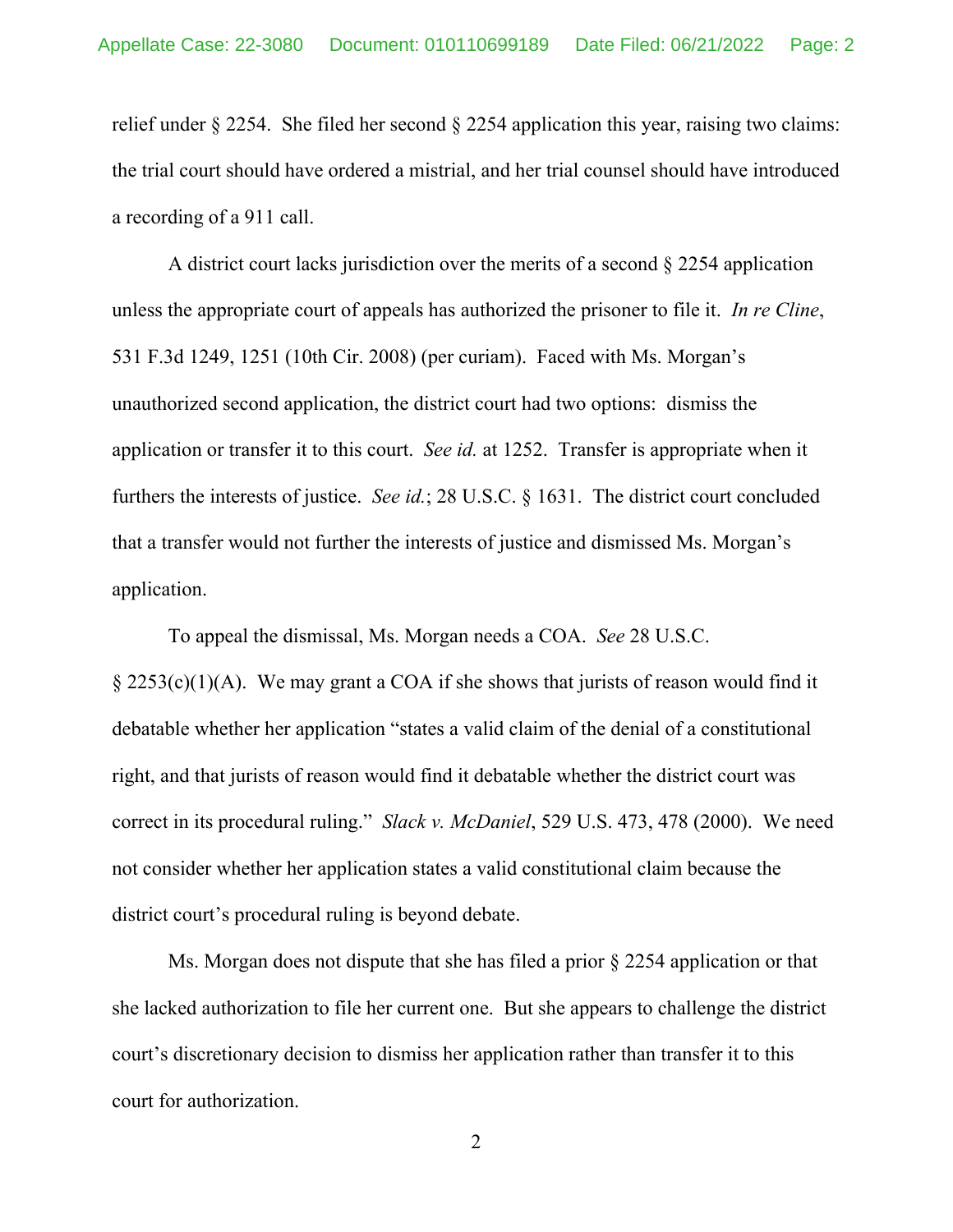A claim "presented in a prior application" will not be authorized. 28 U.S.C. § 2244(b)(1). And a new claim will be authorized "only if it falls within one of two narrow categories—roughly speaking, if it relies on a new and retroactive rule of constitutional law or if it alleges previously undiscoverable facts that would establish [the prisoner's] innocence." *Banister v. Davis*, 140 S. Ct. 1698, 1704 (2020); *see*   $§$  2244(b)(2).

Ms. Morgan presented the claim involving the 911 call in her first habeas application. And her claim that the trial court should have ordered a mistrial "fails on its face to satisfy any of the authorization standards." *Cline*, 531 F.3d at 1252. The claim relies on events that occurred during trial; it does not rely on previously undiscoverable facts. Nor does it rely on a new and retroactive rule of constitutional law. Because Ms. Morgan's claims plainly would not warrant authorization, there can be no reasonable debate over the district court's decision to dismiss her application rather than transfer it.<sup>2</sup> *See id.* ("Where there is no risk that a meritorious successive claim will be lost absent a § 1631 transfer, a district court does not abuse its discretion if it concludes it is not in the interest of justice to transfer the matter to this court for authorization.").

\* \* \*

 $2$  The district court also concluded that Ms. Morgan's mistrial claim appeared to be time-barred and unlikely to have merit. We need not consider these additional reasons supporting dismissal.